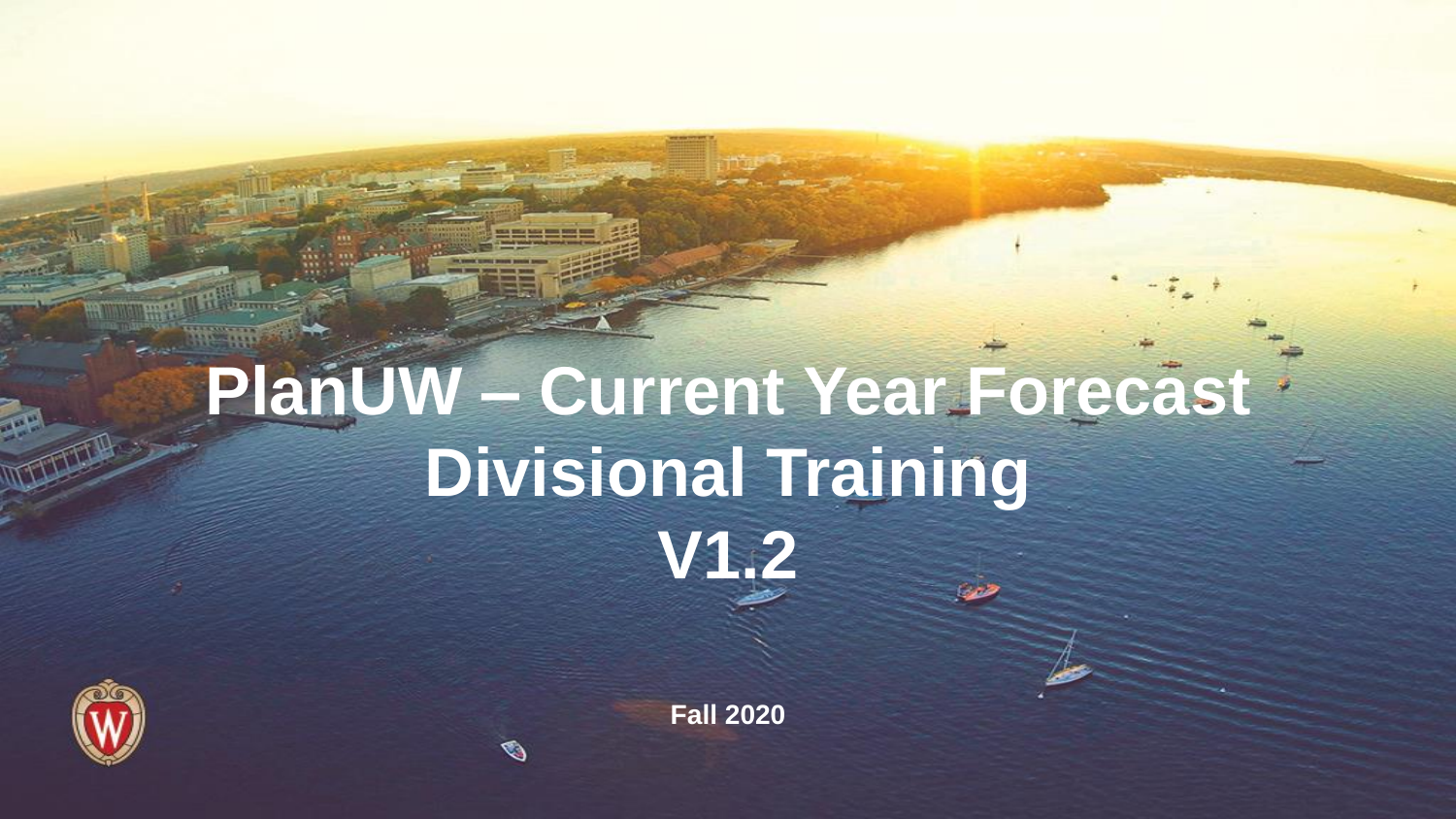#### **Goals of Divisional Training Session**

- Provide an overview of PlanUW Work Streams in FY21
- Introduce Forecasting in PlanUW
	- Goals
	- Process
	- Data Flow and Frequency
	- Availability
	- Support and Resources
- Application Overview
	- General Navigation
	- Data Entry
	- Reports

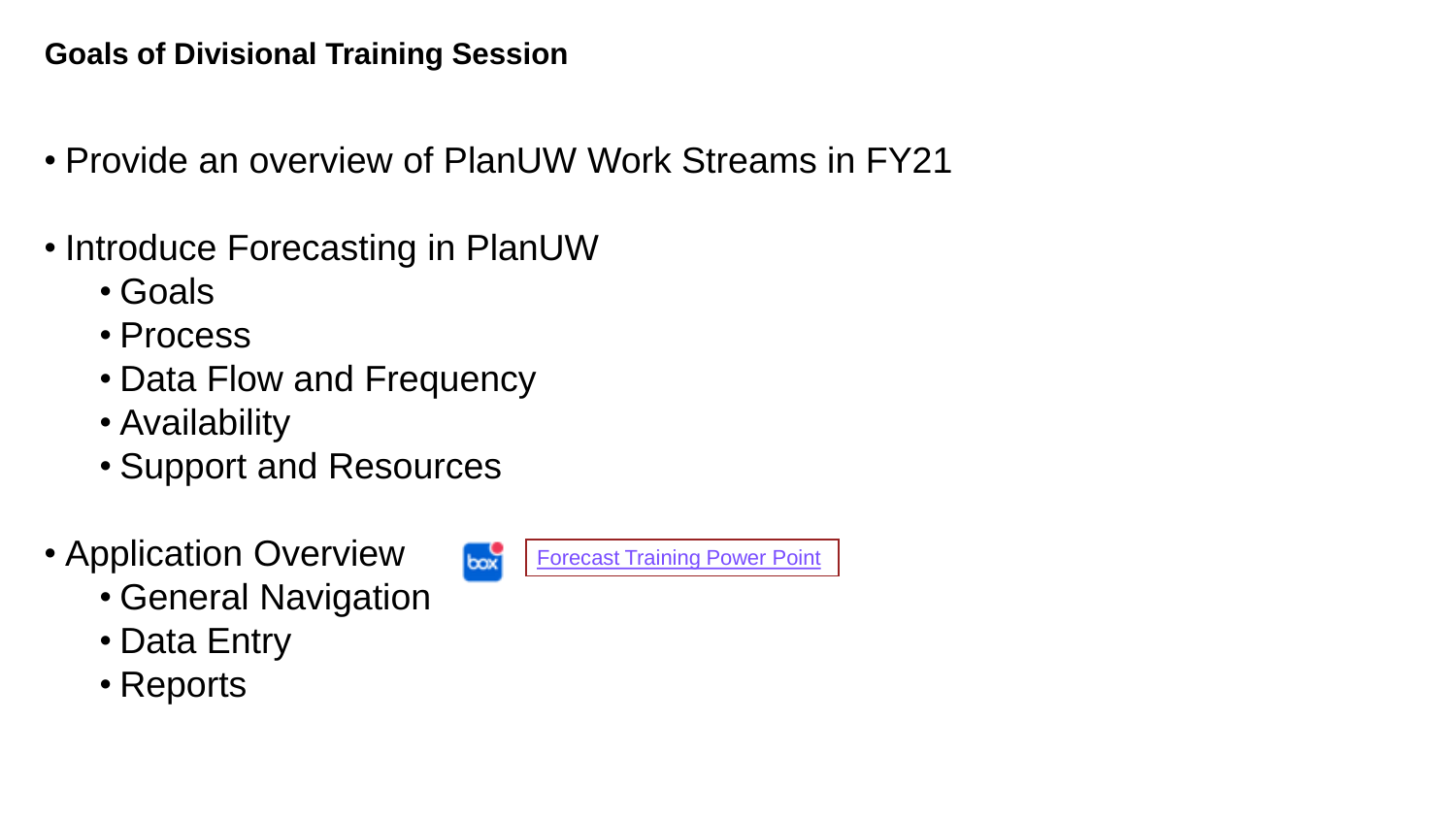#### **PlanUW – Planning and Forecast Work Streams (FY21)**

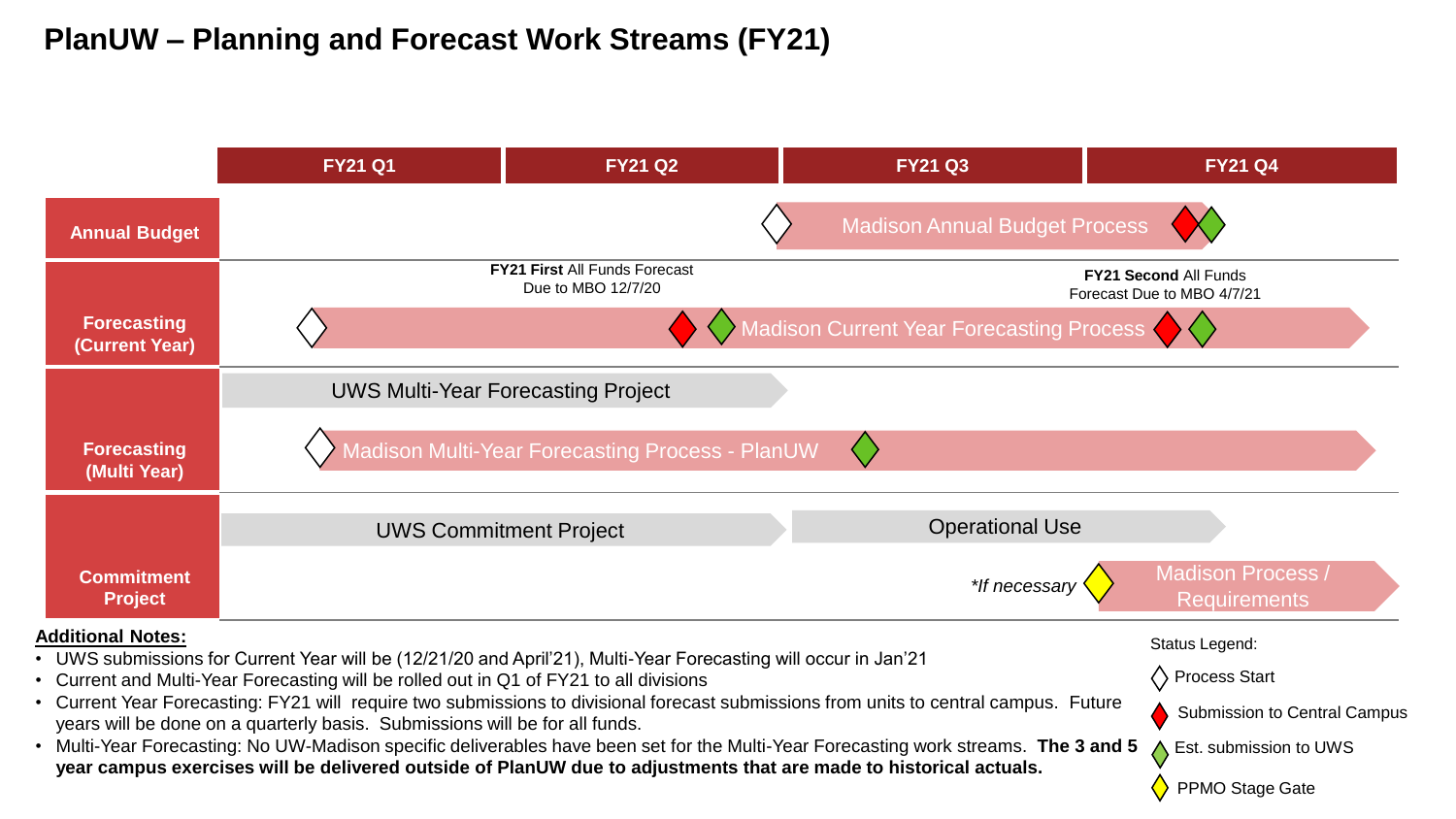**Forecasting – Uncertainty of FY21**







We understand there are a lot of unknowns at this time

We will be providing general assumptions to use (as available) throughout the year to assist with divisional forecasting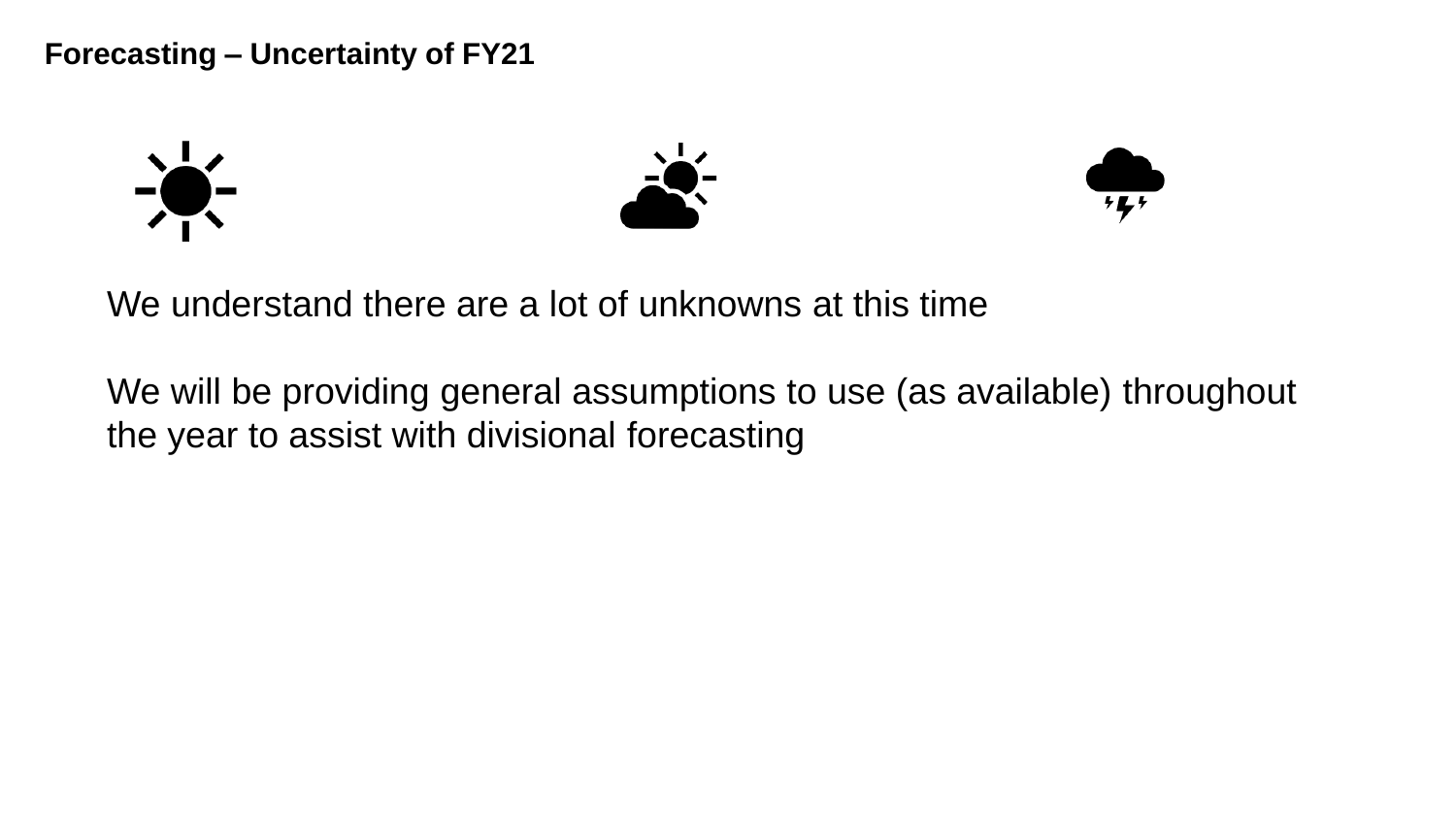#### **Forecasting: Goals**





**Be of the right complexity to advance our mission**

- System can be flexed for use inside divisions as needed (DeptID; Project)
- Ability to Forecast yet to be received budget authority (GPR Revenue)
- System generated calculations (Initial Forecast Seeding; GPR Fringe)

**Sustain and produce more efficiencies**

- Ability to enter current or multi-year forecasts
- Supporting information brought into the system (Actuals, Encumbrances)
- Year round access
- Data housed in one system



**Provide meaningful metrics and information**

- Reporting built on end user feedback
- Alternative Hierarchy has been created to account for accounting challenges (e.g. GPR as Revenue)
- Balances are available and updated based on forecast data
- Alignment with other campus reporting (P&L)
- Provides leadership (Division & Campus) with timely and accurate data to inform decision making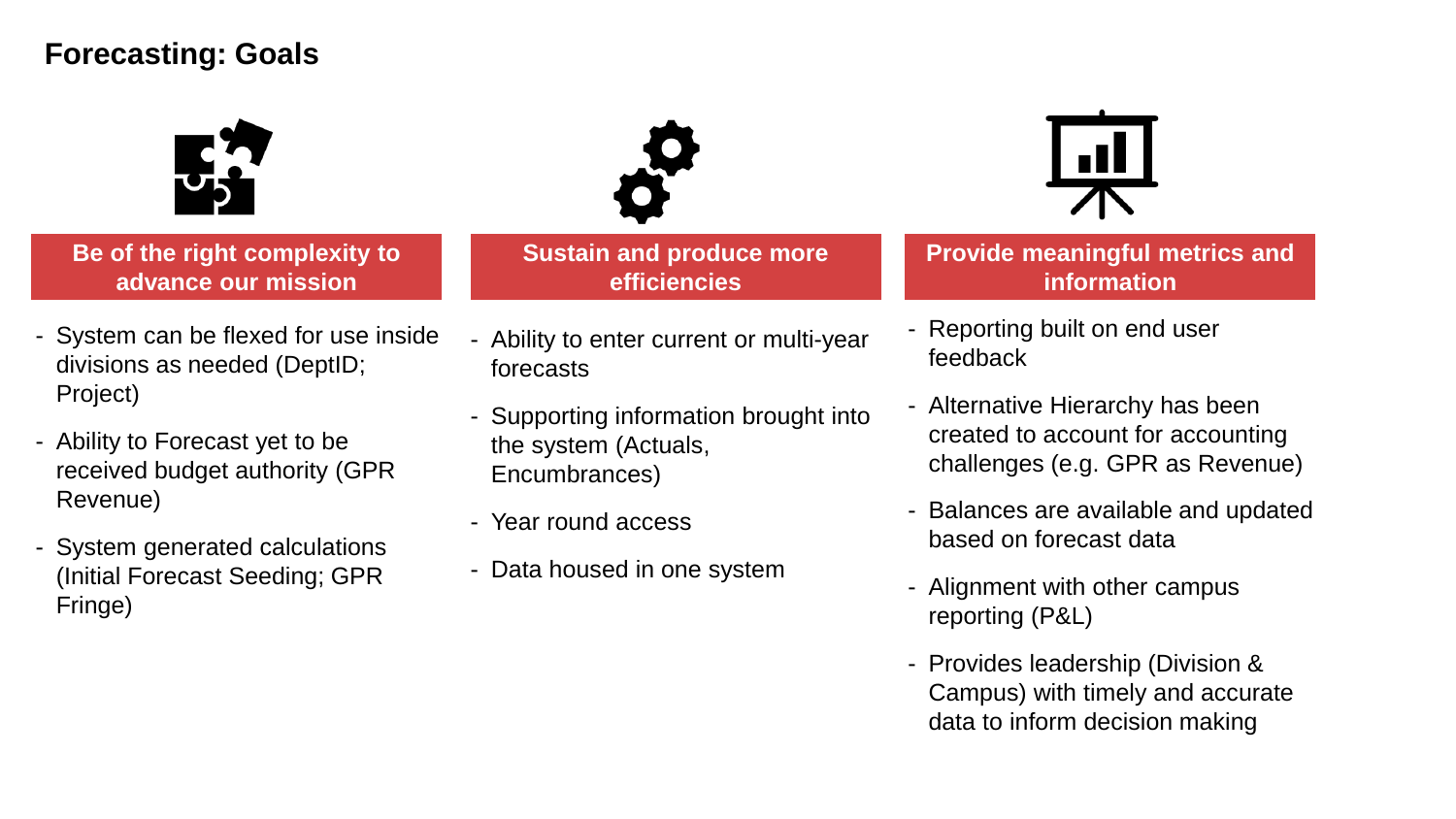

\*\*Seeded Forecast: The seeded forecast is determined by taking the final/redbook budget (e.g. FY21) and then spreading it out on a monthly bases based on historical data posting. There are three options currently built into the system: Average of prior two years; Prior year; Flat Spread of 1/12. The system determines which method to use based on whether actuals posted. As an example: if there were actuals in FY19 and FY20 the spread of the budget would be based on the monthly average of the two prior years. We will evaluate other options that you may find helpful to incorporate into FY22 (or beyond).



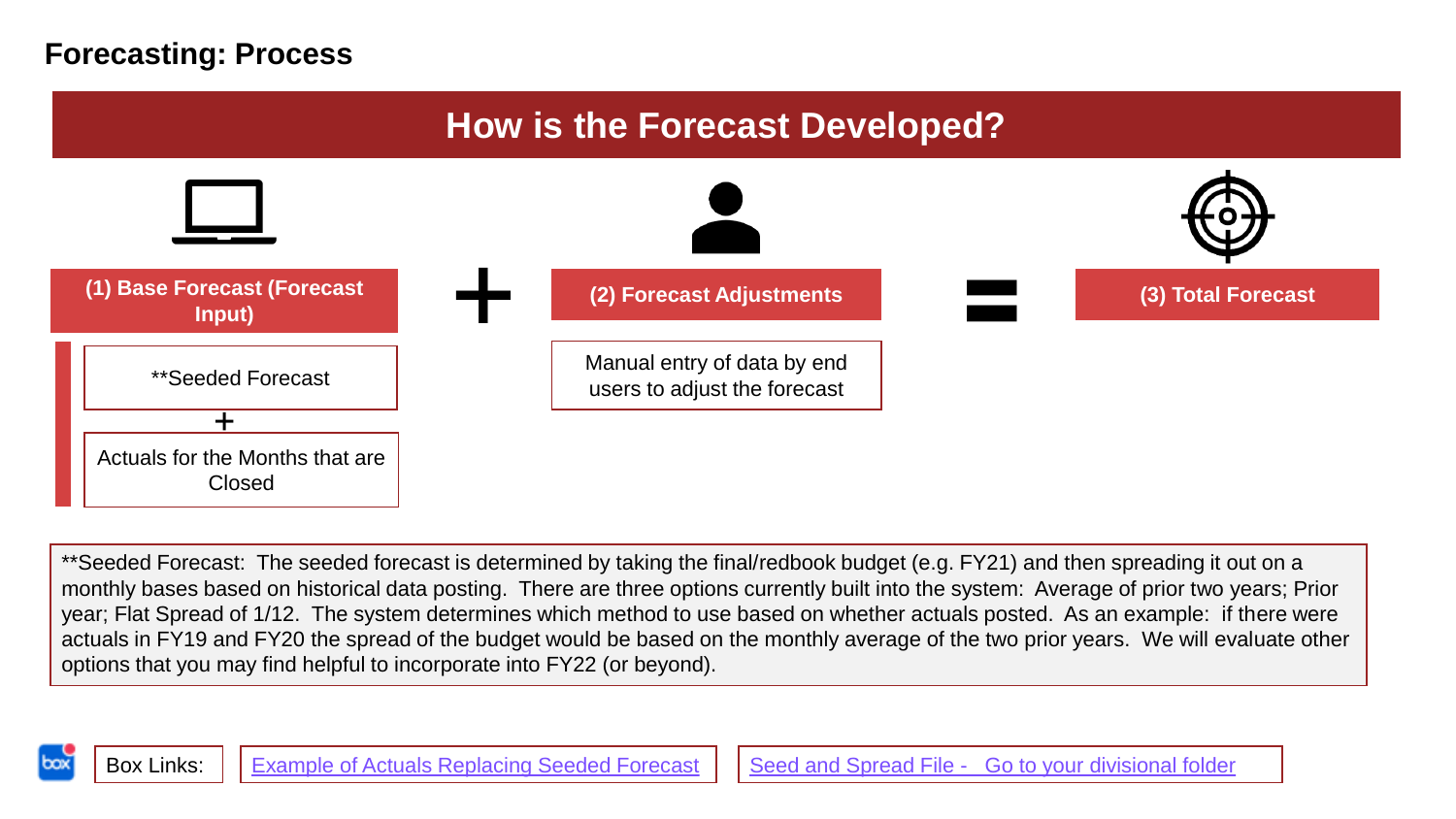The below table outlines the level of detail at which the forecast was built and also the level of detail that users will enter forecast data into PlanUW

| <b>Category (Dimension)</b>     | <b>PlanUW Requirement</b>                                                          |
|---------------------------------|------------------------------------------------------------------------------------|
| Level of Detail: Department     | Sub Department (i.e. MSN_482000)                                                   |
| Level of Detail: Fund           | All Funds Available, Entry by Fund                                                 |
| Level of Detail: Program        | Total Program (Roll up all Programs)                                               |
| Level of Detail: Project        | Projects are available but need to be manually<br>entered by System Administrators |
| Level of Detail: <b>Account</b> | Forecast Account (detail on following slide)                                       |



**NOTE**: While all forecasts are built at the sub department level, that does not mean that every sub department needs a forecast. Lump sum forecasts can be loaded to a single sub department within a Department or Division.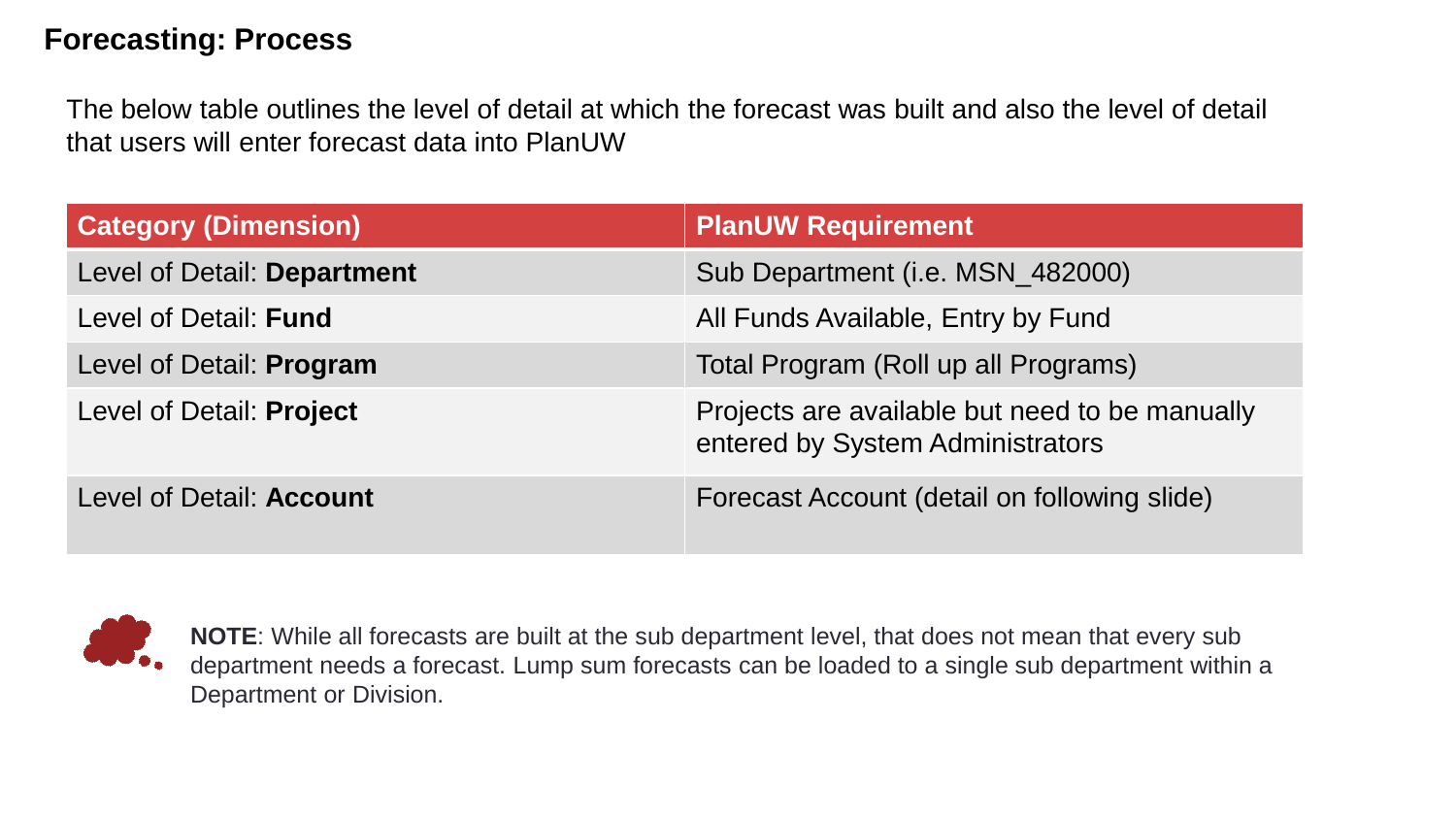#### **Forecasting Accounts:**

| <b>Major Class</b>                 | # of Forecast<br><b>Accounts</b> |
|------------------------------------|----------------------------------|
| Revenue                            | 24                               |
| Salary                             | 10                               |
| <b>Fringe</b>                      | 1                                |
| S&E                                | 1                                |
| <b>Capital Expense</b>             | 1                                |
| Aid to Individuals & Organizations | 1                                |
| <b>Special Purpose</b>             | 1                                |
| <b>Debt Service</b>                |                                  |
| <b>Sales Credits</b>               |                                  |

| <b>Major Class</b> | JТ | ▼<br><b>Forecast - PlanUW Account</b> |  |  |
|--------------------|----|---------------------------------------|--|--|
| ⊟Revenue           |    | 9199 - Minnesota Reciprocity          |  |  |
|                    |    | 9230 - Federal Aid                    |  |  |
|                    |    | 9240 - State Appropriations           |  |  |
|                    |    | 9245 - State Grants and Contracts     |  |  |
|                    |    | <b>Application Fees Forecast</b>      |  |  |
|                    |    | Continuing Ed Fees Forecast           |  |  |
|                    |    | Differential Tuition PlanUW           |  |  |
|                    |    | <b>EXT Credit Fees PlanUW</b>         |  |  |
|                    |    | <b>Food Service Forecast</b>          |  |  |
|                    |    | Gifts/Donations/Grants Forecast       |  |  |
|                    |    | <b>Grad Tuition Forecast</b>          |  |  |
|                    |    | <b>Housing Forecast</b>               |  |  |
|                    |    | <b>Intersession Tuition PlanUW</b>    |  |  |
|                    |    | Misc Fee Forecast                     |  |  |
|                    |    | Misc. Revenue Forecast                |  |  |
|                    |    | <b>Other Tuition Forecast</b>         |  |  |
|                    |    | Parking Revenue Forecast              |  |  |
|                    |    | Segregated Fees Forecast              |  |  |
|                    |    | Special Course Fees PlanUW            |  |  |
|                    |    | Textbook Sales & Rental Forecast      |  |  |
|                    |    | Transfers (Revenue) Forecast          |  |  |
|                    |    | Tuition - Law School PlanUW           |  |  |
|                    |    | <b>Tuition Forecast</b>               |  |  |
|                    |    | <b>Undergrad Tuition Forecast</b>     |  |  |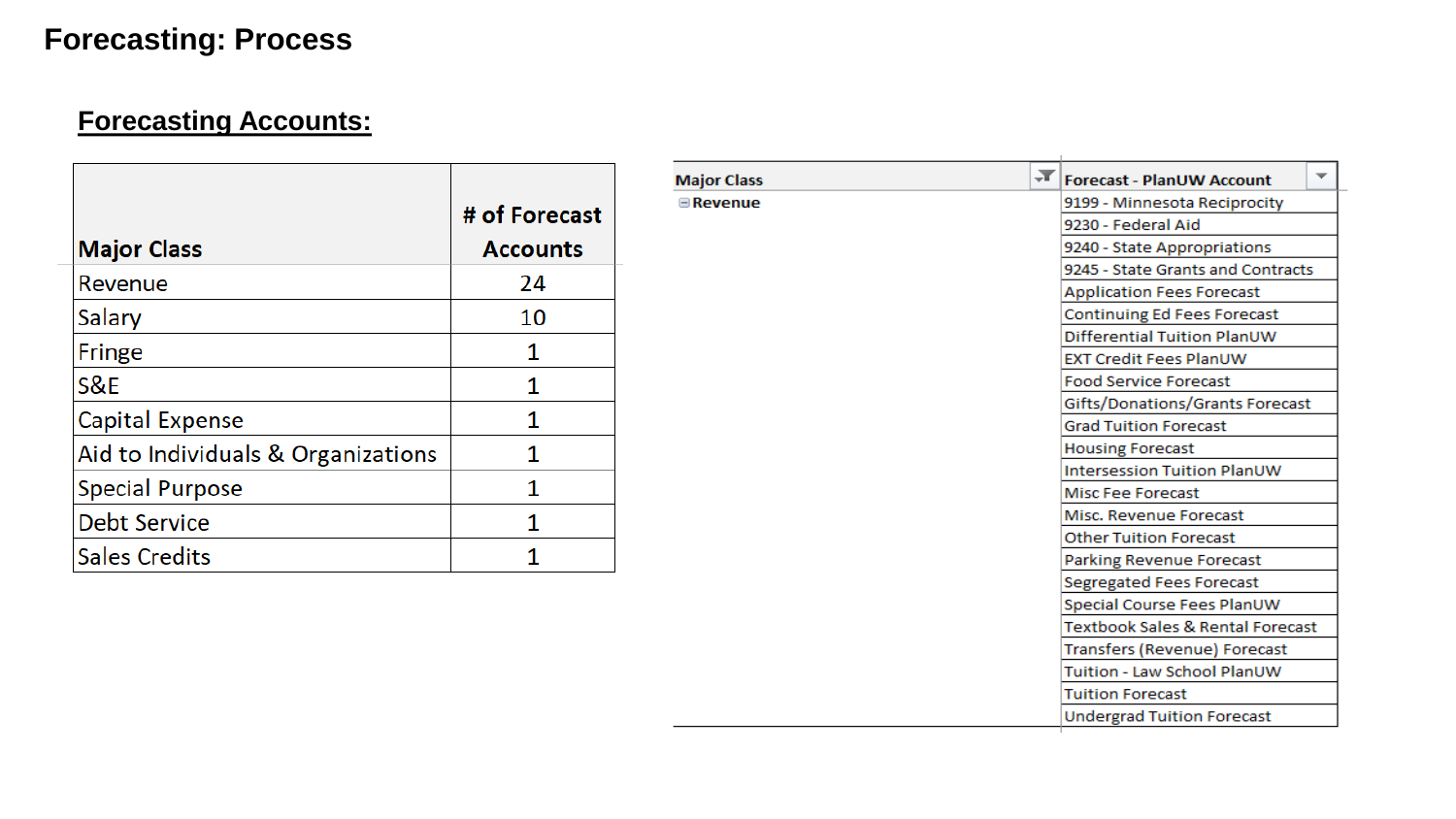| <b>Major Class</b>                             | - Forecast - PlanUW Account<br>▼            |
|------------------------------------------------|---------------------------------------------|
| $\blacksquare$ Salary                          | Academic Staff Salary Forecast              |
|                                                | <b>Faculty Salary Forecast</b>              |
|                                                | <b>Grad-Resrch Asst Salary Forecast</b>     |
|                                                | <b>Grad-Teach Asst Salary Forecast</b>      |
|                                                | Graduate - PA Salary Forecast               |
|                                                | <b>LTE Salary Forecast</b>                  |
|                                                | <b>Postgrad Trainee Salary Forecast</b>     |
|                                                | Salary - Other Forecast                     |
|                                                | <b>Student Salary Forecast</b>              |
|                                                | University Staff Salary Forecast            |
| $\blacksquare$ Fringe                          | Fringe PlanUW                               |
| ⊟S&E                                           | <b>Supplies and Expense Forecast</b>        |
| <b>⊟Capital Expense</b>                        | <b>Capital Expense Forecast</b>             |
| <b>■Aid to Individuals &amp; Organizations</b> | Aid to Individuals & Organizations Forecast |
| <b>⊟Special Purpose</b>                        | <b>Special Purpose Forecast</b>             |
| <b>□Debt Service</b>                           | <b>Debt Service Forecast</b>                |
| <b>■Sales Credits</b>                          | <b>Sales Credits Forecast</b>               |

A mapping file is provided in the Box training folder, click on the below link to view:



PlanUW Account – Budget – [Forecast Mapping File](https://uwmadison.box.com/s/roomci8iut8rlthchmo7hdw31m5r9nqz)

Using the file you can see the full mapping from account code to Forecast accounts. The file also includes mapping for budget accounts.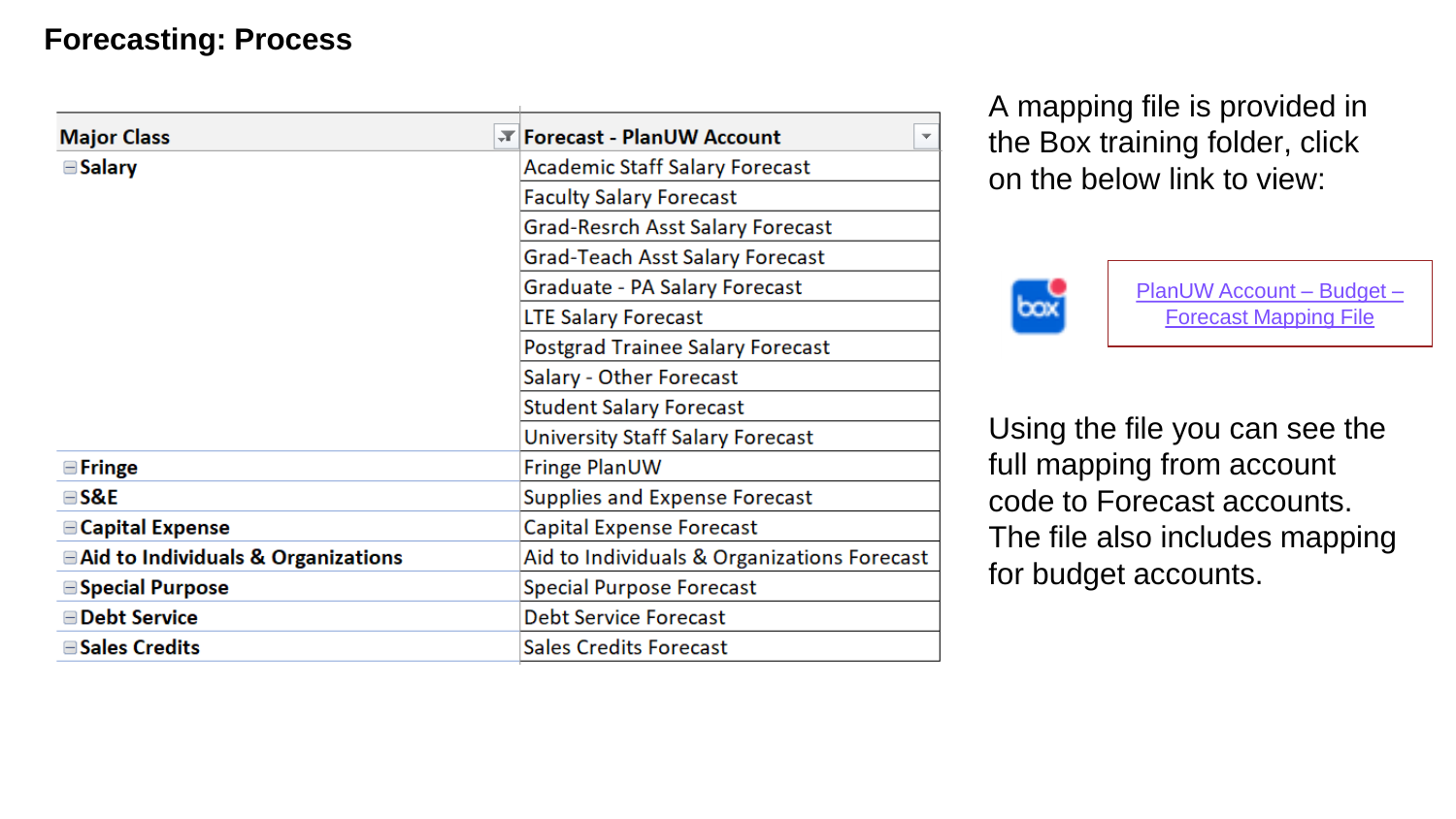The forecast scenario will be updated monthly. Actuals replace forecast following each month's close. This will give users the ability to forecast on a monthly basis (if desired). The following table aligns the forecast cycle with the different forecast components throughout the fiscal year:

| <b>Forecast Cycle</b>                     | <b>Date Forecast is</b><br><b>Expected to be</b><br><b>Open/Available</b> | <b>Actual Data</b> | <b>Seeded Forecast Data</b> | <b>Forecast Adjustment</b> |
|-------------------------------------------|---------------------------------------------------------------------------|--------------------|-----------------------------|----------------------------|
| <b>August Forecast</b>                    |                                                                           | July               | August – June               | August – June              |
| <b>September Forecast (TODAY)</b>         | September 15                                                              | $July - Aug$       | September-June              | September-June             |
| <b>October Forecast</b>                   | October 15                                                                | July - September   | October - June              | October - June             |
| <b>November Forecast (1st Submission)</b> | November 15                                                               | July - October     | November - June             | November - June            |
| <b>December Forecast</b>                  | December 15                                                               | July - November    | December - June             | December - June            |
| <b>January Forecast</b>                   | <b>January 15</b>                                                         | July - December    | January - June              | January - June             |
| <b>February Forecast</b>                  | <b>February 15</b>                                                        | July - January     | February - June             | February - June            |
| <b>March Forecast (2nd Submission)</b>    | <b>March 15</b>                                                           | July - February    | March - June                | March - June               |
| <b>April Forecast</b>                     | <b>April 15</b>                                                           | July - March       | April - June                | April - June               |
| <b>May Forecast</b>                       | <b>May 15</b>                                                             | July - April       | May - June                  | May - June                 |
| <b>June Forecast</b>                      | June 15                                                                   | July - May         | June - June                 | June - June                |

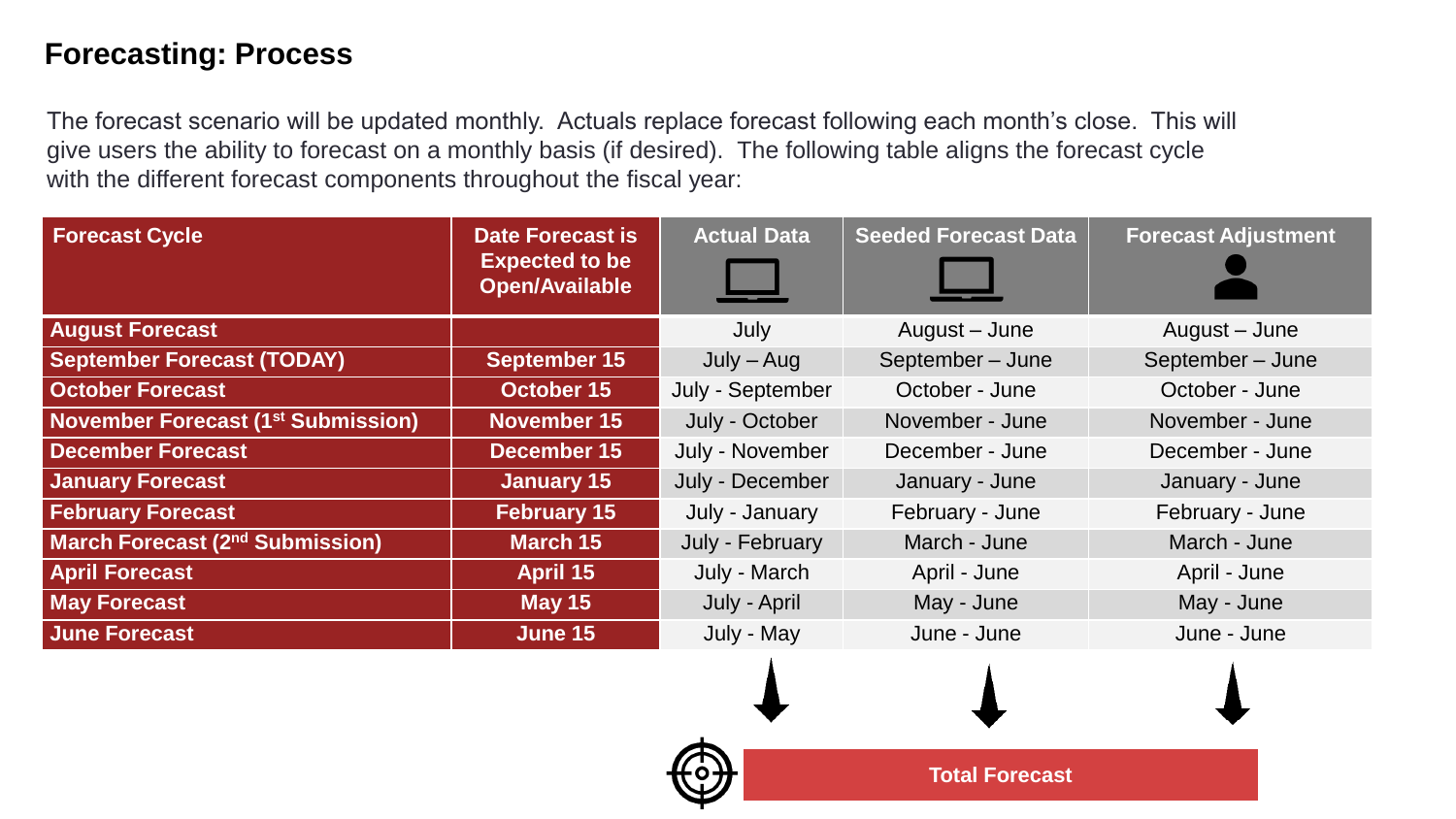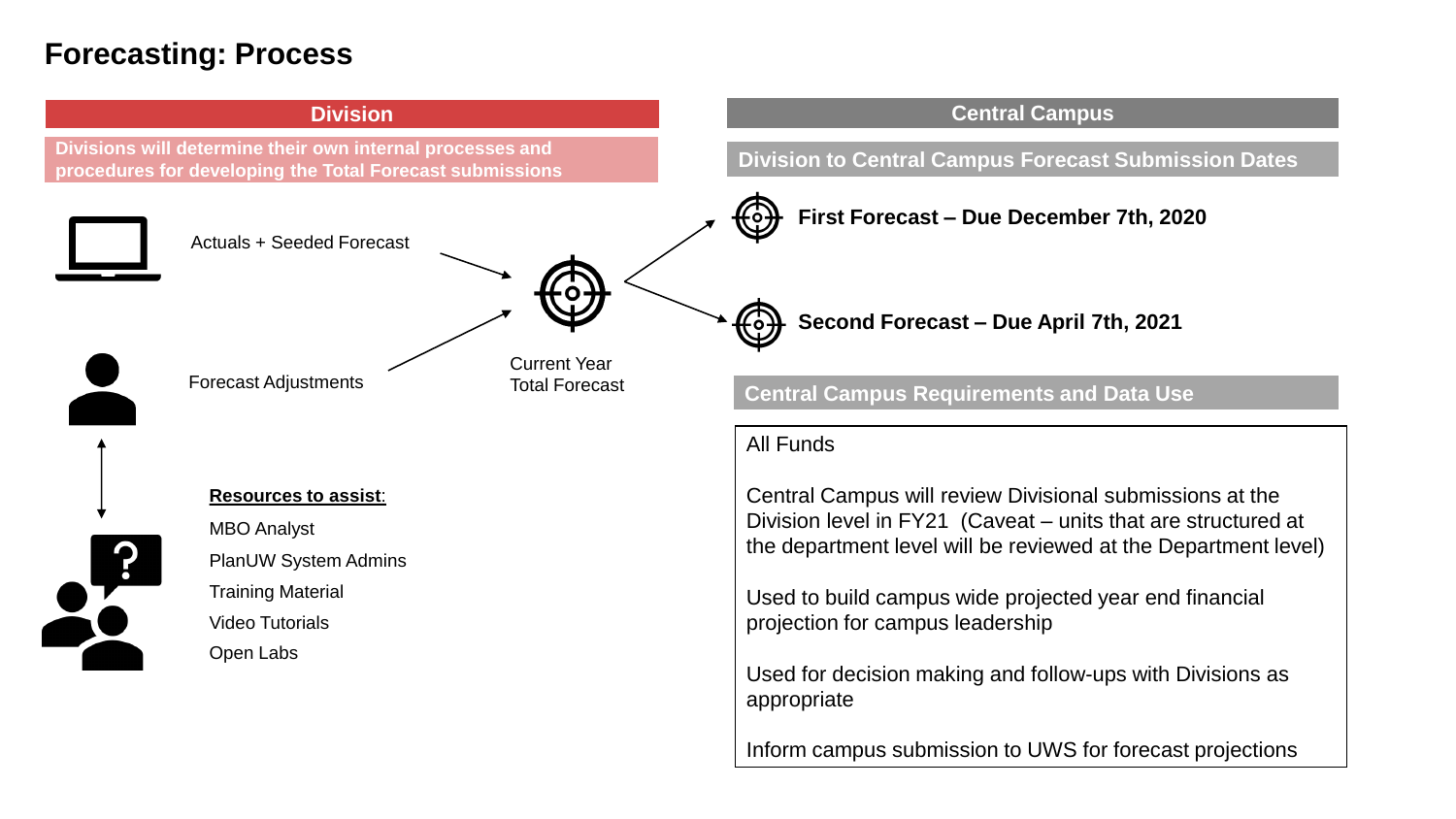#### **Division**

**Divisions will determine their own internal processes and procedures for developing the Total Forecast submissions**



Divisions can select a singular DeptID to enter data for the entire Division by Fund (Budget only DeptID could be used for this approach)

box [Mapping File: Budget Only DeptID's](https://uwmadison.box.com/s/roomci8iut8rlthchmo7hdw31m5r9nqz)



Divisions can also use any other DeptID approach they would like to meet their needs..... This could include a different approach based on fund or other meaningful criteria



As you gain more experience, approach can be adjusted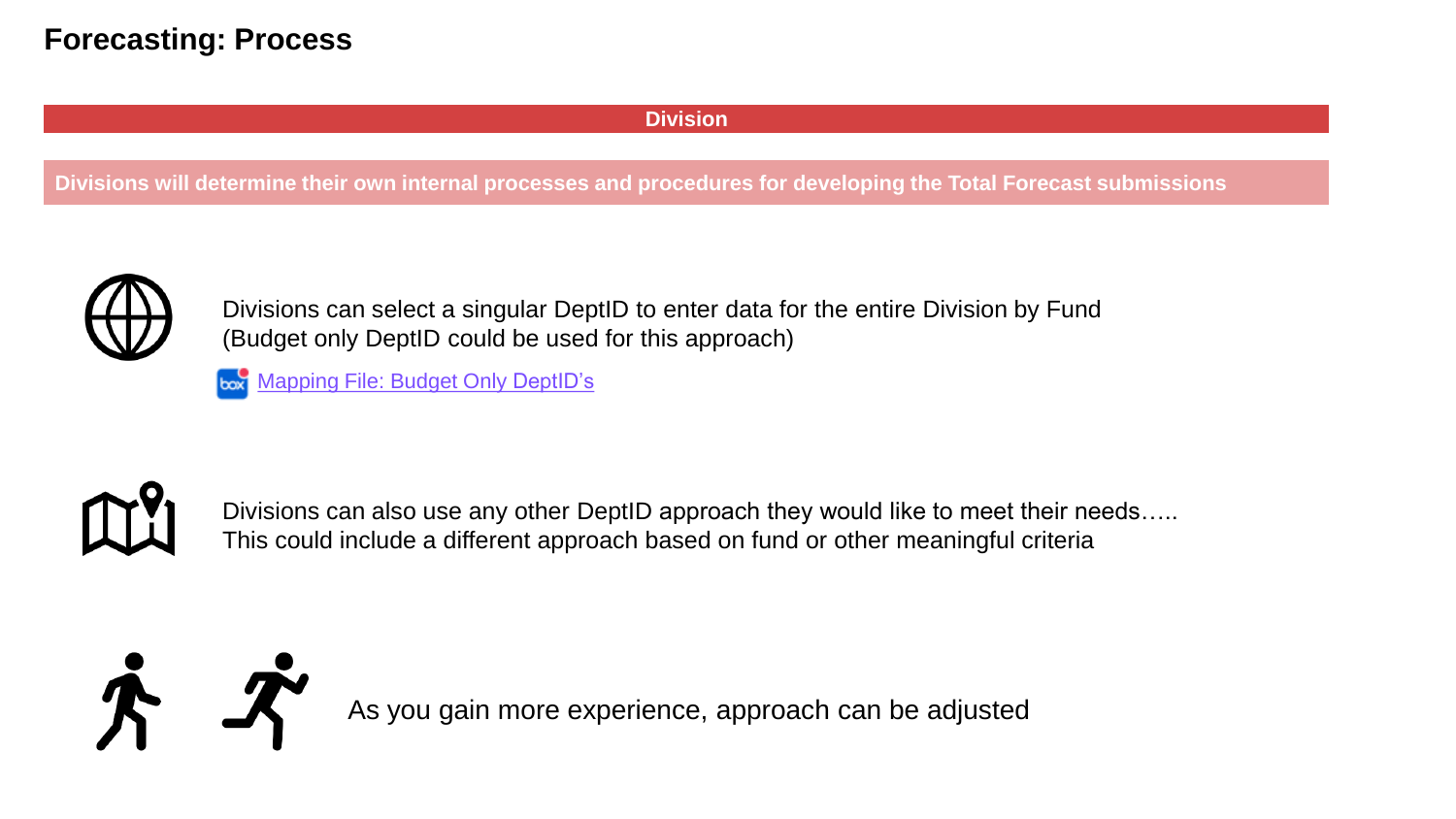| <b>Data coming into PlanUW</b>                   | <b>Frequency</b>                                                                                                                                                                                                                                                                 |
|--------------------------------------------------|----------------------------------------------------------------------------------------------------------------------------------------------------------------------------------------------------------------------------------------------------------------------------------|
| <b>Budget (Final)</b>                            | Annual – native to PlanUW                                                                                                                                                                                                                                                        |
| <b>Budget Transfers</b>                          | Monthly (10 <sup>th</sup> day)                                                                                                                                                                                                                                                   |
| Actuals (include period 998)                     | Monthly (10 <sup>th</sup> day); Period 998 will be subject to FY closing, likely<br>available in mid-late August                                                                                                                                                                 |
| Encumbrances                                     | Monthly (10th day) *Note – encumbrance data will be valid as of the<br>day it is brought into the system, this is only being brought in for<br>reference. We are currently reviewing this practice to determine if an<br>adjustment needs to be made to bring the data in sooner |
| <b>Beginning Balances</b>                        | <b>Annual (*starting in FY20)</b>                                                                                                                                                                                                                                                |
| <b>Compensation Administration</b><br>Tool (CAT) | 3 times per day – only operational during budget season                                                                                                                                                                                                                          |
| <b>Planning Allocation (PA)</b>                  | Nightly – only operational during budget season                                                                                                                                                                                                                                  |

NOTE: Budget Transfers; Actuals; Encumbrances are validated on the next business day they are brought into PlanUW. This may cause a delay in your ability to see the data in reports.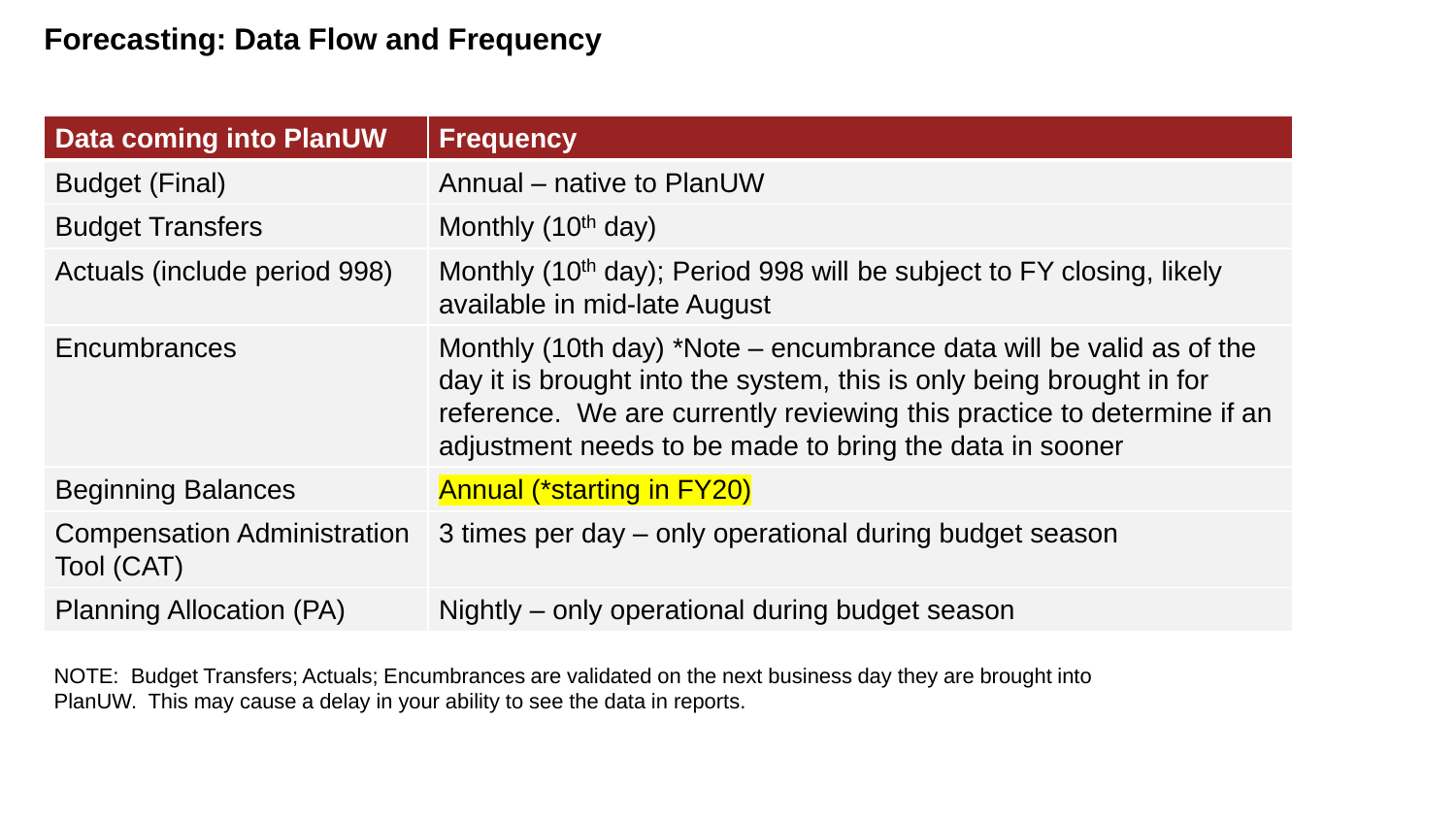**Forecasting: Availability**



PlanUW is a cloud system



If something looks off, please let us know!



Daily Maintenance Window: Midnight to 1 a.m.

Quarterly Patches: Not a set schedule, depends on patching needs

Cube Clean-Up: 5:15 a.m. – 6 a.m.

Unplanned outages (infrequent but have occurred)

In the event there is an unplanned service outage or quarterly patch information we will use email to communicate information and updates.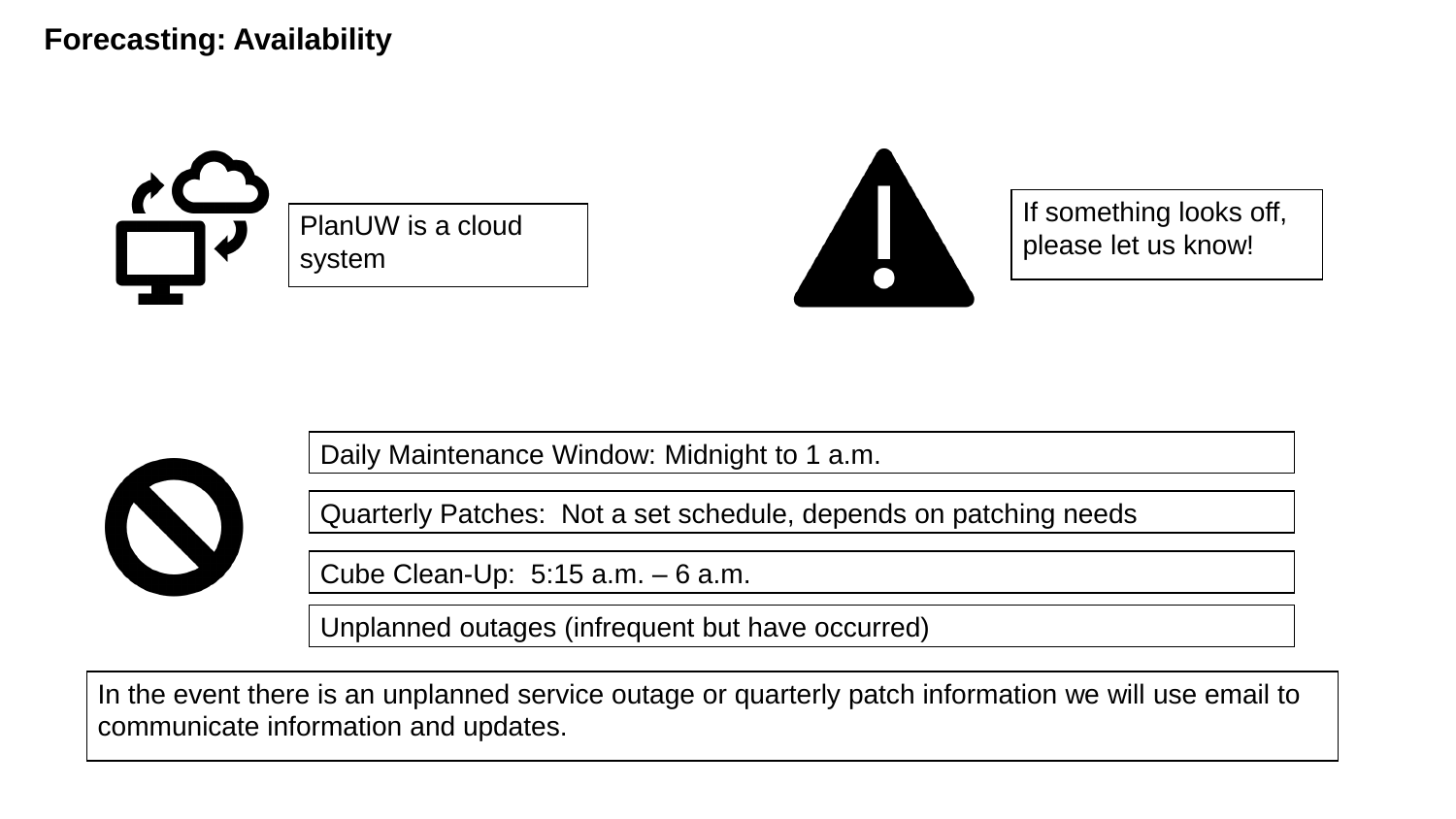#### **Forecasting: Support and Resources**



Your MBO Analyst - <https://mbo.wisc.edu/budgetcontacts/>



Technical issues: PlanUW System Administrators - email: planuw-msn-mbo@vc.wisc.edu



Training Material –  $\frac{1}{2}$  [\(click here\)](https://uwmadison.box.com/s/5hcbatc70uumx52fe9jnsjc4nx3t5tzh)



Video Vignettes – box [\(click here](https://uwmadison.box.com/s/8p1s8o2k1hao4duecd37lruin9b91ckn))



Office Hours – Every Tues and Thurs from 11 – 12:30 from 9/29 – 11/5 (5 weeks)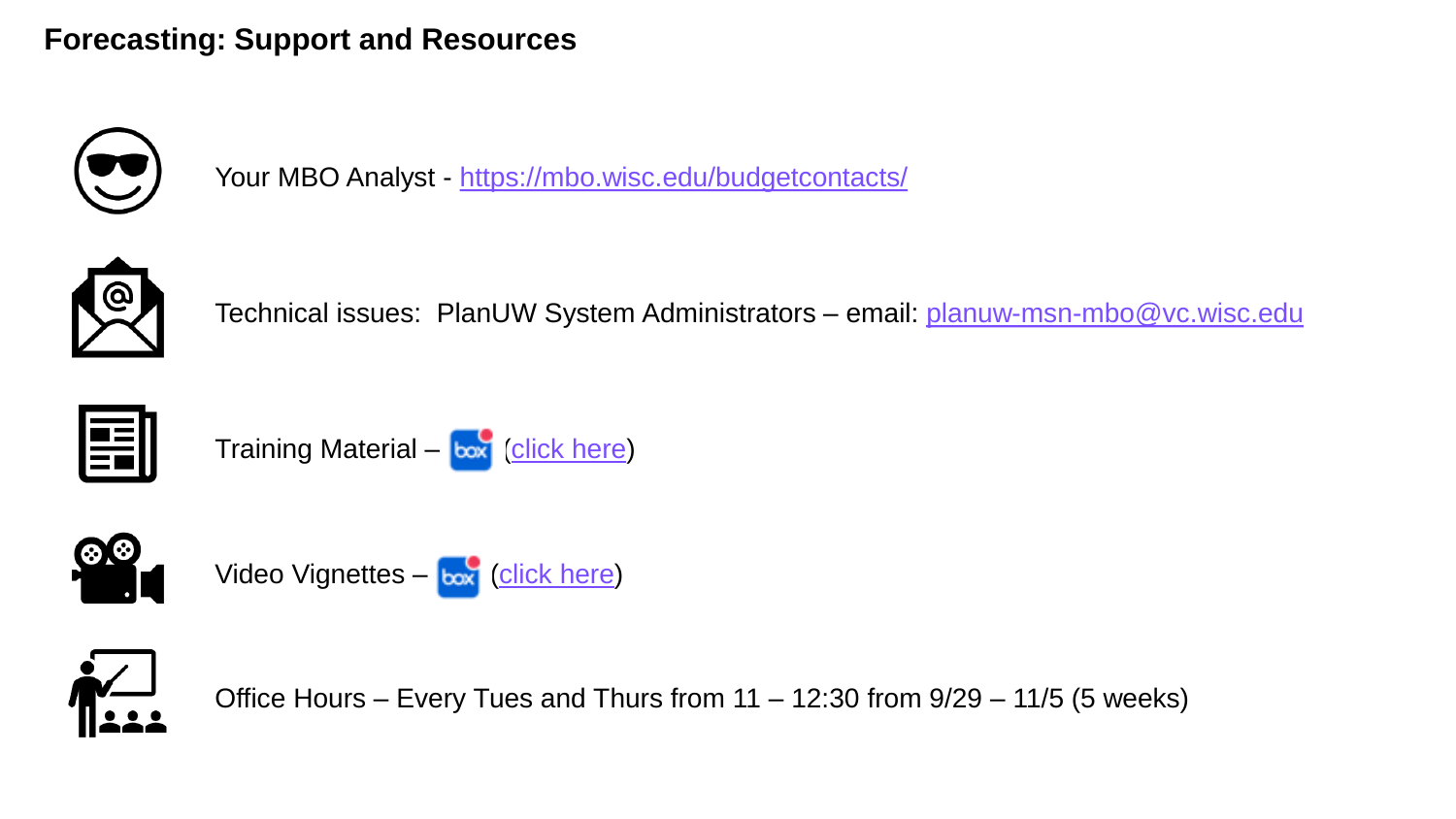**Forecasting: Important Dates Over The Next Few Months**



**November 10th** – October Actuals/Budget Transfers/Encumbrances will be brought in and the November Forecast will be opened



**September 24th – December 3rd** – Office Hours from 11 – 12:30 every Tuesday and Thursday



**December 7<sup>th</sup>, 2020 (or before)** – First FY21 Divisional Forecast (all funds) to be provided to MBO